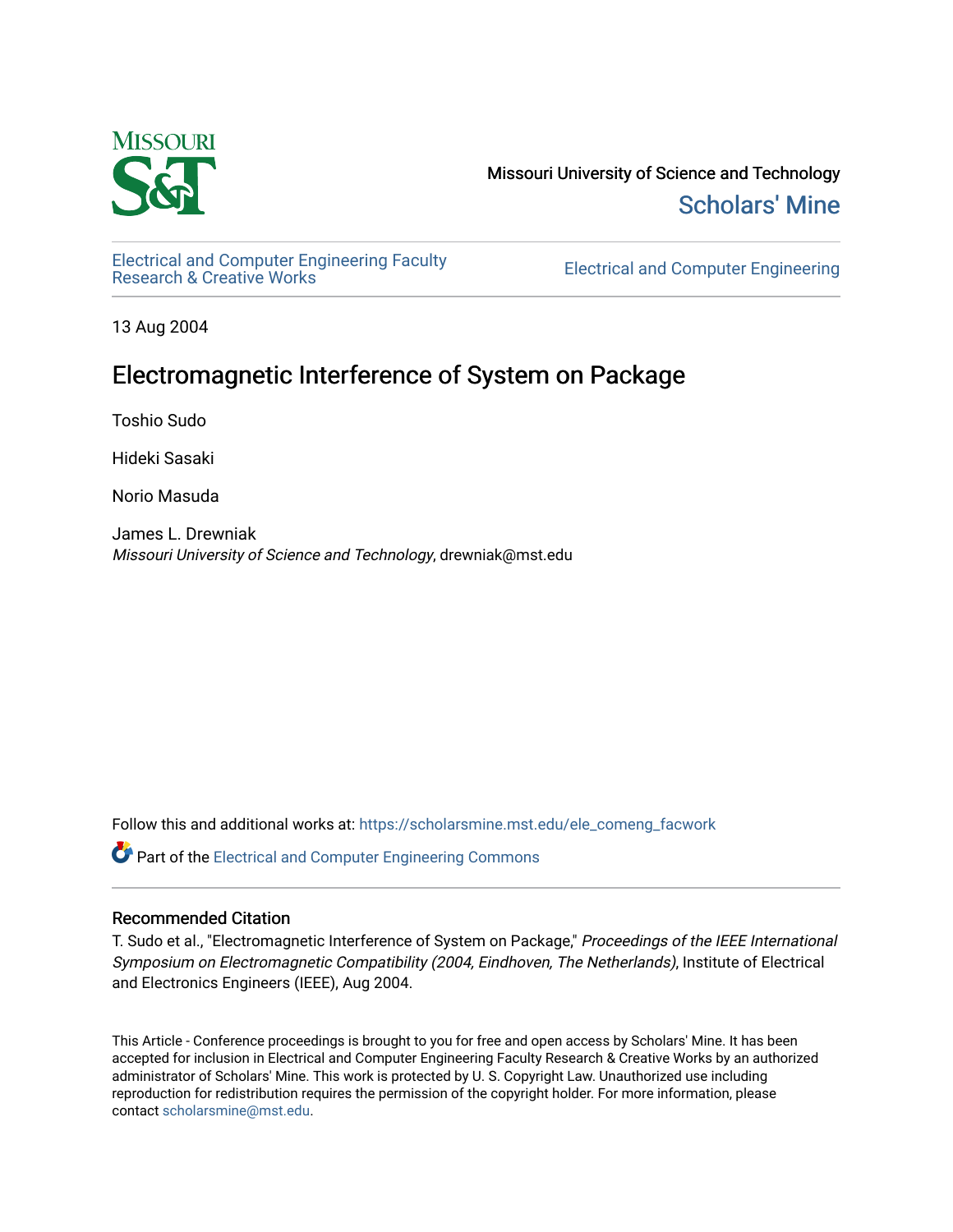# Electromagnetic Interference (EMI) of System-on-Package (SOP)

Toshio Sudo*, Fellow, IEEE*, Hideki Sasaki*, Member, IEEE*, Norio Masuda*, Member, IEEE*, and James L. Drewniak*, Fellow, IEEE*

*Abstract—***Electromagnetic interference (EMI) issues are expected to be crucial for next-generation system-on-package (SOP) integrated high-performance digital LSIs and for radio frequency (RF) and analog circuits. Ordinarily in SOPs, high-performance digital LSIs are sources of EMI, while RF and analog circuits are affected by EMI (victims). This paper describes the following aspects of EMI in SOPs: 1) die/package-level EMI; 2) substrate-level EMI; 3) electromagnetic modeling and simulation; and 4) near electromagnetic field measurement. First, LSI designs are discussed with regard to radiated emission. The signal-return path loop and switching current in the power/ground line are inherent sources of EMI. The EMI of substrate, which work as coupling paths or unwanted antennas, is described. Maintaining the return current path is an important aspect of substrate design for suppressing EMI and for maintaining signal integrity (SI). In addition, isolating and suppressing the resonance of the DC power bus in a substrate is another important design aspect for EMI and for power integrity (PI). Various electromagnetic simulation methodologies are introduced as indispensable design tools for achieving high-performance SOPs without EMI problems. Measurement techniques for near electric and magnetic fields are explained, as they are necessary to confirm the appropriateness of designs and to investigate the causes of EMI problems. This paper is expected to be useful in the design and development of SOPs that take EMI into consideration.**

*Index Terms—***Crosstalk, electromagnetic interference (EMI), modeling, near field, power bus, SOP (system-on-package).**

# I. INTRODUCTION

**T** HE electromagnetic interference (EMI) mechanism in real electronic products is normally complex, because it is closely related to LSI design, package structure design, printed circuit board (PCB) wiring design, enclosure design and other factors. LSI switching operation is considered to be an inherent source of EMI. Fig. 1 shows a schematic drawing of SOP configuration with digital integrated circuits (ICs) and RF ICs. The signal transmission from one chip to another on an SOP can be considered to excite two types of noise sources.

Manuscript received March 11, 2004; revised April 8, 2004.

T. Sudo is with the Corporate Manufacturing Engineering Center, Toshiba Corporation, Isogo-ku, Yokohama 235-0017 Japan (e-mail: toshio.sudo@toshiba.co.jp).

H. Sasaki is with the Jisso and Production Technologies Research Laboratories, NEC Corporation, Nakahara-ku, Kawasaki 211-8666, Japan (e-mail: h-sasaki@di.jp.nec.com).

N. Masuda is with the Jisso and Production Technologies Research Laboratories, NEC Corporation, Sagamihara, Kanagawa 229-1198, Japan (e-mail: n-masuda@cb.jp.nec.com).

J. Drewniak is with the EMC Laboratory, Electrical and Computer Engineering Department, University of Missouri-Rolla, Rolla, MO 65409 USA (e-mail: drewniak@umr.edu).

Digital Object Identifier 10.1109/TADVP.2004.828817

The first is normal mode type radiation due to the signal-return path loop, while the second is the common mode excitation of the power/ground plane due to switching currents from LSI. The former is strongly related to the signal integrity (SI), such as reflection noise at terminations, while the latter is strongly related to the power/ground bounce or power integrity (PI). When excited by switching currents, the power/ground plane works as an unwanted antenna at the resonant frequencies. Also, other types of common mode noises are frequently excited under a complex packaging environment (for example, return path irregularity due to a slit or unsymmetrical return current distribution in the ground plane) and contribute to electromagnetic radiation.

In the case of a cellular phone, high-frequency harmonics are generated from digital ICs. The harmonics transmit through the package and PCB wiring, and couple with sensitive circuits such as that for the RF receiver. Coupling with the enclosure also affects sensitive circuits. As a result, such couplings induce the instability or the performance degradation of the RF receiver in the cellular phone. Basically, in the design of SOPs, suppression of the energy of EMI sources is required for dies/packages, and separation of the source from coupling paths is required for designing substrates or interposers. Thus, EMI problems can then be broken into the "Source-Path-Victim" model as shown in Fig. 2 [\[1](#page-9-0)]. The "source" refers to noise strength accompanying the LSI operation, while the "Path" refers to conductive and radiative coupling paths between signal traces or between power supply conductors. The power/ground plane often works as an unwanted patch antenna at the resonance frequencies. The element "Victim" can also be referred to as "Antenna" when such a radiative emission is of interest.

In this paper, electromagnetic interference mechanisms are classified based on the "Source-Path-Victim" model. First, die/package-level EMI is discussed as a noise source. A typical method for modeling the on-die power supply is introduced. In this method, the on-die decoupling capacitor can localize the switching currents within a chip. Next, substrate/interposer-level EMI is discussed. Crosstalk noise between signal lines and the discontinuity of the return current path due to a slot in the ground plane or due to signal transition through via holes are considered as causes of coupling on the substrate/interposer. DC power bus design is becoming essential for the provision of an effective power supply line and for avoiding power/ground plane resonance. The electromagnetic modeling and simulation methods are discussed in order to understand the phenomena better and to estimate the level of EMI. Finally, the current state of the art in probing methods is summarized.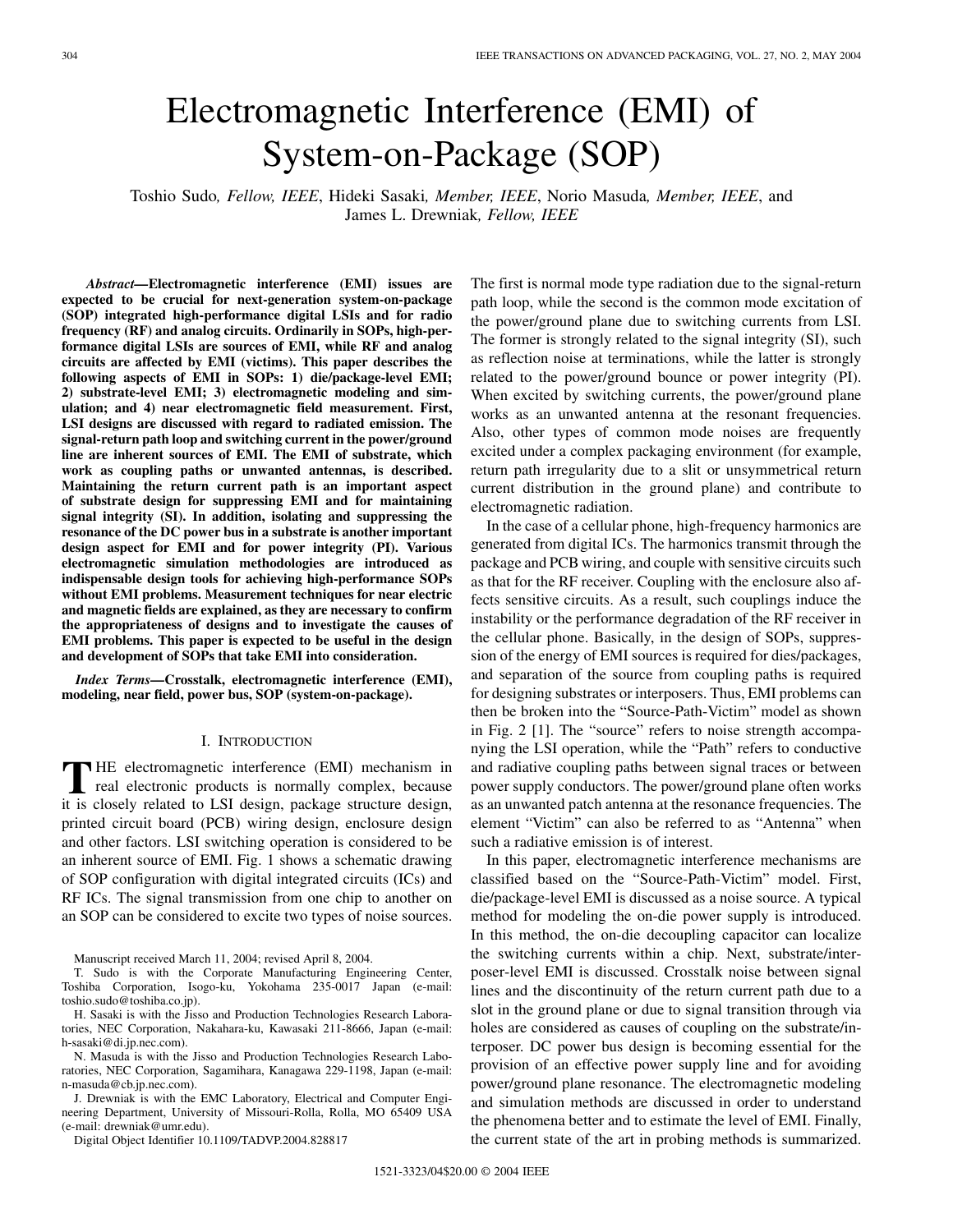

**Substrate with passives** 

Fig. 1. EMI among digital ICs and RF ICs in a SOP. Signal transmission accompanies the excitation of normal mode radiation (signal-return path loop) and ground bounce due to switching currents.



Fig. 2. Source-Path-Victim (Antenna) model.

The miniaturized shielded loop probe is a typical probe used to measure the distributions of the electric and magnetic near field strengths. New probing methods using the magnetooptical (MO) effect or the electrooptical (EO) effect have also been developed to obtain higher spatial resolution.

# II. DIE/PACKAGE-LEVEL EMI

Die/package-level EMI refers to the source strength rather than the coupling path effect. System design engineers did not recognize LSIs as noise sources for EMI till several years ago. In the car-electronics field, a microcontroller in an engine control unit (ECU) with a harness was found to be a significant noise source generating interference in the FM radio frequency band. Semiconductor manufacturers have been required to develop low-noise microcontrollers to alleviate such electromagnetic interference. This problem accelerated the study on the LSI design from EMI point of view.

#### *A. On-Die Power Supply Modeling*

Die-level EMI has been reported by many European researchers. The EMI-generating mechanism has been investigated by developing dedicated test chips [\[2](#page-9-0)]–[[6\]](#page-9-0). Modeling of the on-chip power supply network has been proposed to identify the properties of the microcontrollers used in the ECU. Fig. 3 shows a proposed integrated circuit electromagnetic model (ICEM) submitted to the International Electronic Commission (IEC) [[7\]](#page-9-0). The simplified *RLC* circuit consists of the inductance of the package and the capacitance of the



Fig. 3. ICEM model.



Fig. 4. An example of the measured impedance of a power supply network for a test LSI without and with on-die decoupling capacitor.

internal parasitic capacitance between the power and ground line. Another research group in Okayama University in Japan is proposing a similar kind of equivalent circuit called linear equivalent circuit and current source (LECCS) model [\[8](#page-9-0)]–[\[10](#page-9-0)].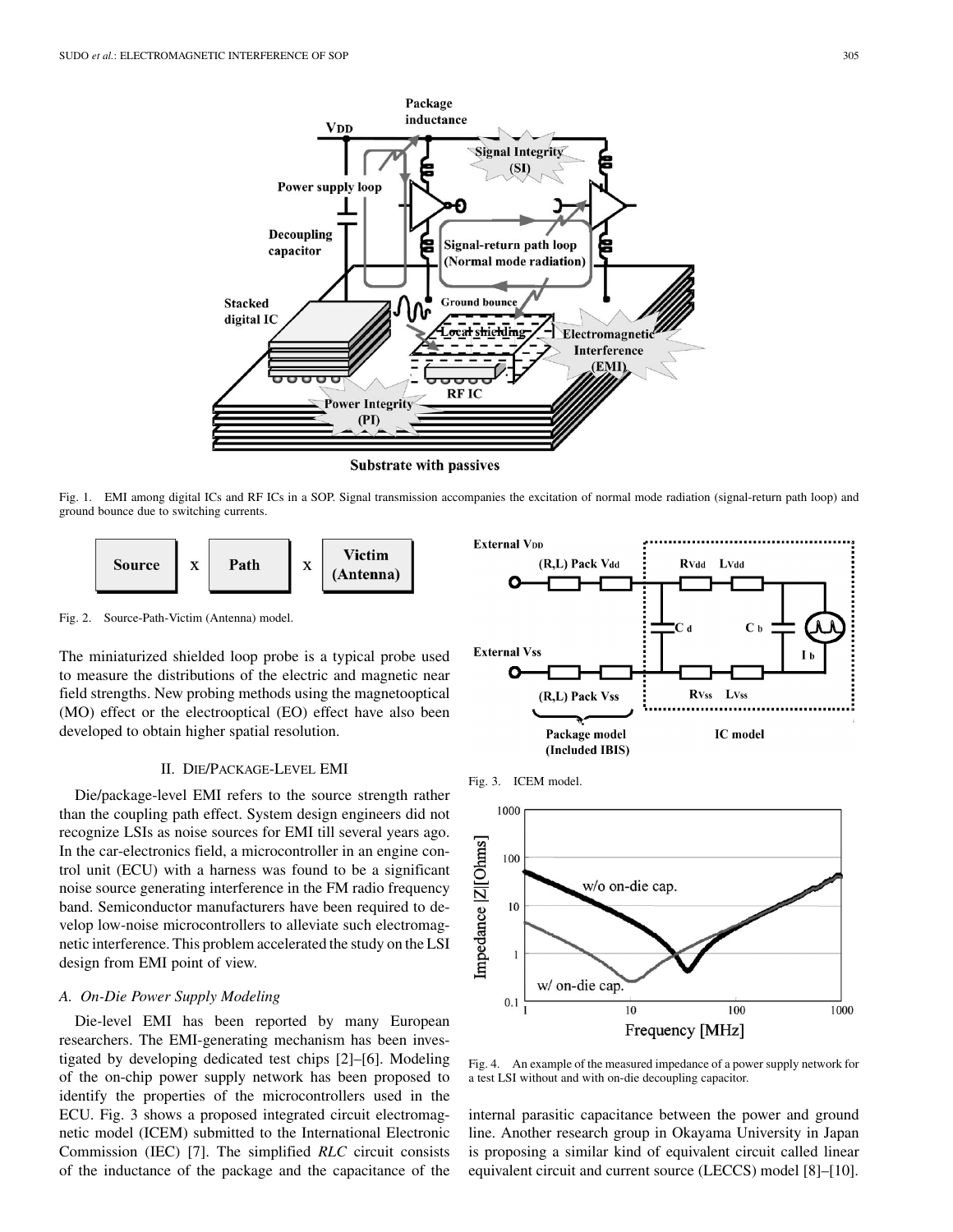

Fig. 5. Typical power supply network and current flow for the switching of core logic circuits and I/O buffer circuits.

Power supply networks on a die-level have also been investigated to reduce the level of ground bounce in high-end microprocessors and CMOS ASICs [\[11](#page-9-0)]–[\[21](#page-9-0)]. They are designed to avoid overshoots/undershoots in signal lines and to avoid ground bounce by the switching of the core circuits and output buffer circuits. The roles of the on-chip and off-chip decoupling capacitors have been investigated [[22\]](#page-9-0), [[23\]](#page-9-0).

Fig. 4. shows an example of the measured impedance characteristics of the power supply network for test LSIs without and with on-die decoupling capacitor up to 1 GHz. The equivalent series *RLC* circuit and the values can be obtained from the impedance characteristics. In this case, the equivalent *RLC* values were 0.43 ohms, 1.5 nH, 3.4 nF for the chip without on-die capacitor, while 0.25 ohms, 1.5 nH, 35.6 nF for with on-die capacitor [[24\]](#page-9-0).

# *B. Localizing Switching Currents*

The on-die power supply network ordinarily consists of two types networks, one for I/O buffer circuits and the other for core logic circuits. Fig. 5 shows a typical configuration for such a separated power supply network and the current flows for the switching of the core circuits and the output buffer circuits. On-die decoupling capacitors between the power and ground supply lines are effective for localizing the switching current inside a die, especially for the core logic circuits. The charge and discharge currents at the rising and falling edges cannot be localized, because they are constrained to make a signal-return path loop. Only the short-though current generated when the I/O buffer circuits are switched can be localized inside a die.

Experiments have been performed on simultaneous switching noise and far-field radiated emission for different on-die power supply networks [\[24](#page-9-0)]–[\[26](#page-9-0)]. Two types of CMOS test LSIs were used as noise generators: one without an on-die decoupling capacitor and the other with an intentional on-die decoupling capacitor. They were assembled in a CSP (chip scale package). Fig. 6 shows the measured far-field emission for output buffer operation at a frequency of 25 MHz. Reduced radiated emission was observed for every harmonic for operation of the core logic circuits by the on-die decoupling capacitor (not shown here), while only spectra with even-order harmonics (50/100/150 MHz) were significantly reduced for switching of the output buffers due to the on-die decoupling capacitor. It is thought that the short-through current, which causes even-order harmonics, was localized inside the die due to on-die decoupling capacitor.

# III. SUBSTRATE-LEVEL EMI

The main roles of substrates and interposers for a SOP are redistribution of interconnections and expansion of pad pitch. In the redistribution layers, if sensitive analog and RF traces are parallel to high-speed digital traces and/or intersect the traces, crosstalk noise occurs between them. Crosstalk noise also occurs between adjacent power planes of different voltages when the dc power buses resonate. Moreover, in high-speed design, discontinuity of the return current is one of the most important considerations not only for signal integrity (SI) and power integrity (PI), but also for EMI. In particular, when a signal trace traverses a slit in the ground plane or when a signal transits through via holes among the power distribution planes, the return path of the signal is discontinuous. The resonance of the DC power buses is a common issue related to PI. However, original design methods are required in order to take EMI into consideration. This section describes design issues related to substratelevel EMI and introduces solutions based on state-of-the-art research results.

# *A. Crosstalk*

Crosstalk noise is the coupling of electromagnetic energy between traces [see Fig. 7(a)]. This induced energy degrades the signal integrity of the victim trace and causes errors or instability in the circuits connected to the victim trace [[27\]](#page-9-0). This coupled noise also changes into emitted energy that radiates from the cable linked to the victim trace [\[28](#page-9-0)]. The amount of crosstalk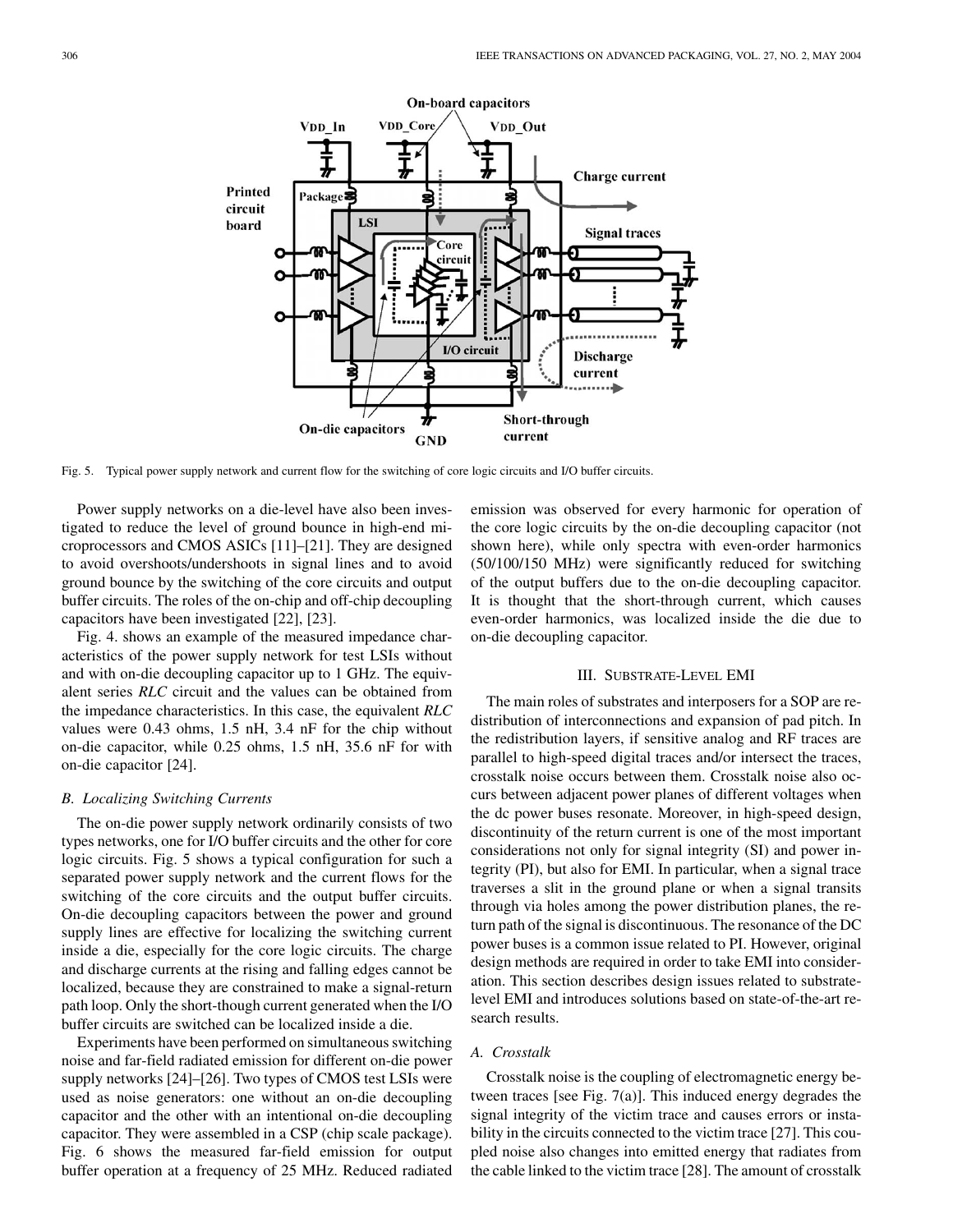

Fig. 6. Comparison of far-field radiated emission of a test LSI for 15 simultaneous switching buffers operated at 25 MHz. (a) is for without on-die capacitor. (b) is for with on-die capacitor.

noise depends on not only the space between adjacent traces, but also on the reflection due to the impedance mismatches at the driver and the terminations of the traces. To avoid such kinds of crosstalk noise, the layout of the substrate should be determined taking into consideration the sensitivities of the victim traces.

In addition, crosstalk between adjacent power planes is also an important consideration [see Fig. 7(b)]. Most of the latest LSI chips include several power supply banks for core and I/O circuits in order to decrease total power consumption. Consequently, the substrate or interposer should be provided with different power areas and planes in them. The power distribution system is essentially a route for supplying dc voltage to a chip. However, at frequencies above a few hundred megahertz, this power distribution system involves many harmonics of switching noise and it involuntarily works as a resonator [\[29](#page-10-0)]. Therefore, when the frequencies of the harmonics correspond to those of the power bus resonance, the dc voltage of the power distribution plane fluctuates significantly, and crosstalk occurs between the adjacent power planes [[30\]](#page-10-0).

# *B. Discontinuity of Return Current*

The discontinuity of the return current is an extremely important consideration not only for SI and PI, but also for EMI.



Fig. 7. Crosstalk issues due to (a) adjacent signal traces and (b) adjacent power planes. "G" indicates the ground plane and "V" indicates the power plane.

The return current of a signal trace flows beneath the trace in the metal plane. A slit in the plane beneath the trace detours the return current path or makes it discontinuous [see Fig. 8(a)], and this discontinuity causes larger radiated emissions [[31\]](#page-10-0) as well as degradation of SI and PI. Also, because the strengths of the near electric and magnetic fields at the slit increase, the fields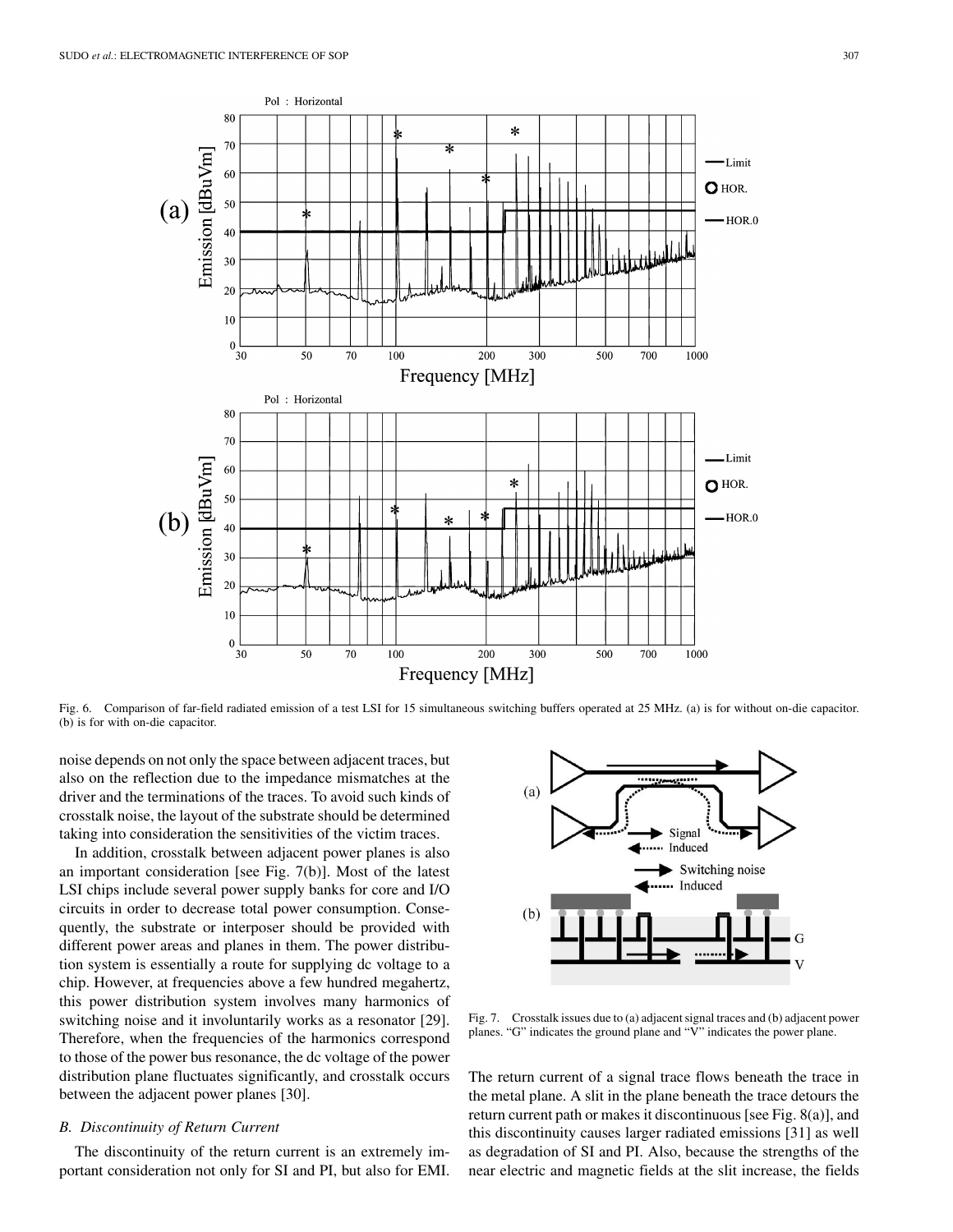

Fig. 8. Discontinuity of return current path due to (a) a slit in a ground plane and (b) via holes through the power/ground planes. "G" indicates the ground plane and "V" indicates the power plane.

easily couple with nearby signal traces and cause crosstalk problems [[32\]](#page-10-0).

When signals transit through via holes among the power or ground planes with different voltage, the return current path of the signal is discontinuous at the via holes [see Fig. 8(b)]. Beginning at  $IC_1$ , the current follows the conducting trace to the via, and then is carried by conduction current on the via onto the trace on the lower level through the second via and to  $IC_2$ . The return current uses the upper surface of the adjacent ground plane as the return from  $IC_2$ , following beneath the signal trace. When the return current encounters the via, it transitions through the anti-pad hole to the lower surface of the ground plane, and then through displacement current is continued to the upper surface of the voltage plane. The displacement current is a distributed property of the parallel power planes, and excites the distributed modes of the planes. The current is continued to the lower surface of the voltage plane through the antipad in the voltage plane, and follows beneath the signal trace on the lower layer to the via adjacent to  $IC<sub>1</sub>$ , where the process is repeated. If the signal line happens to be an I/O line that goes off the substrate, there is a conductive path for radiated EMI [\[33](#page-10-0)], [[34\]](#page-10-0).

This type of discontinuity induces the dc voltage fluctuation and consequently causes PI problems [[35\]](#page-10-0). It also causes strong radiation due to resonance of the power distribution plane [[36\]](#page-10-0). In particular, the routing of high-speed digital signals should be designed taking the return path into consideration.

# *C. Resonance of DC Power Bus*

From the viewpoint of PI, the lower the ac impedance of the power distribution network the better for the chip, package, and substrate [\[37](#page-10-0)]. From the viewpoint of EMI, however, transmission of switching noise from a chip to a package or substrate through the common impedance path is undesirable. Also, the dc power bus resonates at frequencies above a few hundred megahertz, because the power and ground planes pair up and work as a parallel plate transmission line resonator [[38\]](#page-10-0). Fig. 9 shows an example of radiated emissions due to power bus resonance. The emissions increase at approximately 400 and 850 MHz, where the power bus resonates. To separate the switching noise from the resonator, isolation techniques are necessary. One of the solutions is a power island [[39\]](#page-10-0). A part of the



Fig. 9. Measured radiated emissions due to the resonance of the dc power bus.

power plane is cut from the entire power plane by using a surrounding gap, and the power island is connected using a ferrite bead inductor. The inductor checks the switching noise in the island and isolates the noise from the common power distribution network (which has the potential to resonate). This approach is equivalent to using pi-network filters consisting of two capacitors and an inductor. If the ferrite bead inductor is replaced by a power trace, this method can be used for wider frequency isolation because the length and width of the trace can be controlled without the impedance limitations of the ferrite [\[40](#page-10-0)].

High-frequency loss suppresses the power bus resonance and consequently reduces radiated emissions. This loss reduces the quality factor of the resonance and suppresses the impedance of the power bus at high frequencies without sacrificing a dc voltage drop. The use of a thin pair of power and ground layers increases the conduction loss of these planes [[41\]](#page-10-0). Dielectric loss of the substrate material also works as well. Damping using high frequency loss is one of the most effective techniques for suppressing EMI.

# IV. MODELING AND SIMULATION OF EMI

Advances in SOP technologies will lead to numerous new applications. As the dimensions of devices and packages decrease, the challenges of integrating technologies with diverse signal levels, power requirements, and bandwidths for electromagnetic compatibility increase. The time and cost of developing engineering prototypes is considered to be prohibitive in the present environment, necessitating sophisticated EMI modeling and simulation for engineering design innovation early in the design cycle. Numerical EMI modeling reduces to the following three issues: what to model, how to model it, and at what scale. The first is related to incorporation of the essential features of the physical structure that captures the coupling physics, while the second and third are related to the numerical implementation of the physics in the particular tool.

The physics of the EMI coupling path depicted in Fig. 2 can be categorized as conductive, electric-field coupled, and magnetic-field coupled [[42\]](#page-10-0). The unintentional noise current then exits from the package on an intended signal path and creates potential interference problems. A common electric-field coupling path is illumination of a heatsink by the IC that it is intended to cool. Magnetic-field coupling results from flux linkage between two circuits that may or may not share a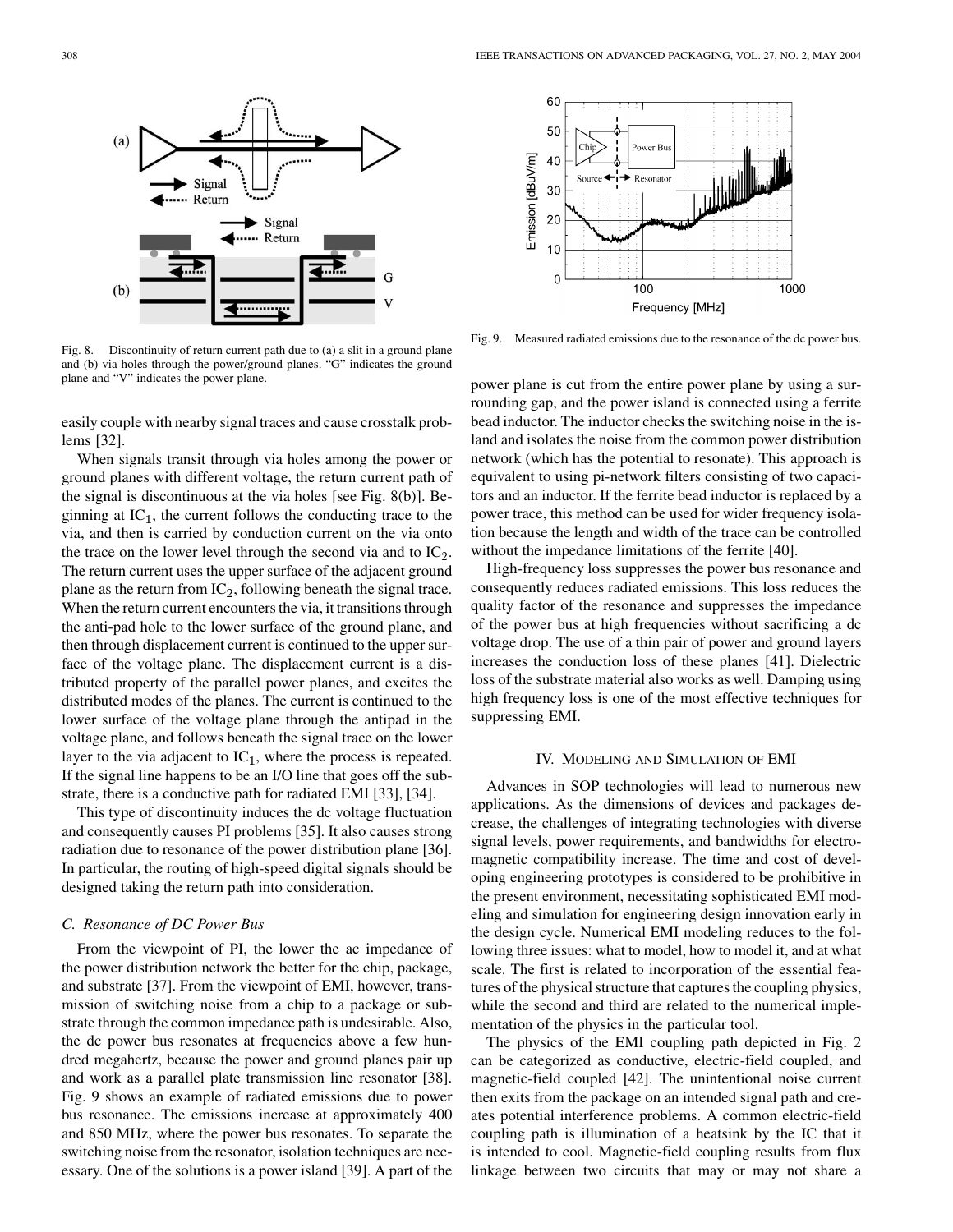

Fig. 10. Experimental setup for study of the coupling of a driven trace to a simplified heatsink/heatpipe structure.



Fig. 11. Cross-section of the FDTD computational domain for coupling from a driven trace to a simplified heatspreader/heatpipe structure.

common conduction current path. For example, the currents on the vias of the ICs connected to the voltage plane are magnetically coupled by the flux from the vertical current segment penetrating the area between the voltage and ground planes in the region from the via to the adjacent IC and the substrate edge [\[43](#page-10-0)]. As in the case of assessing signal integrity, determination of the EMI coupling path entails tracing the current from the noise source to the "EMI antenna" or the victim and back to the source in a complete current loop.

#### *A. Heatspreader/Heatpipe Model*

The first application of numerical simulation is a cooling scheme with a heatspreader/heatpipe for high power dissipation LSIs. The cooling structure was investigated by full-wave numerical modeling and through experiments is shown in Fig. 10.

The computational domain for FDTD modeling is shown in Fig. 11. Perfectly matched layers (PML) were employed as the numerical absorbing boundary conditions [[44\]](#page-10-0). The aluminum plate was modeled as a perfect electric conducting (PEC) surface extended to the PML layer. The copper ground plane on the bottom of the PCB, the trace, and the surface of the heatpipe structure were also modeled as PEC surfaces. Since only a rectangular mesh was available in the FDTD codes, the cross section of the cylindrical heatpipe was approximated as a staircase octagon. The feeding conductor, the wire connecting the SMT resistor to the PCB ground plane, and the monopole probe were modeled using a thin wire subcellular algorithm [\[45](#page-10-0)]. A Debye model was used in the FDTD method to take into account the dispersion in the FR4 dielectrics of the PCB [\[45](#page-10-0)], [[46\]](#page-10-0).

A sinusoidally modulated Gaussian voltage source with a 50- $\Omega$  impedance was employed at the feeding point. The magnetic fields circling the source were modeled in the same manner as a thin wire to give the cross section of the source a specified physical dimension [[47\]](#page-10-0). The resistor was modeled as a lumped element using a subcellular algorithm [\[48](#page-10-0)], with the circling magnetic fields modified to use the thin-wire algorithm and give it the specified cross-sectional dimensions. The  $|S21|$  measurement and the FDTD modeling results are shown in Fig. 12. The resonance at 557 MHz is due to the sensing probe. The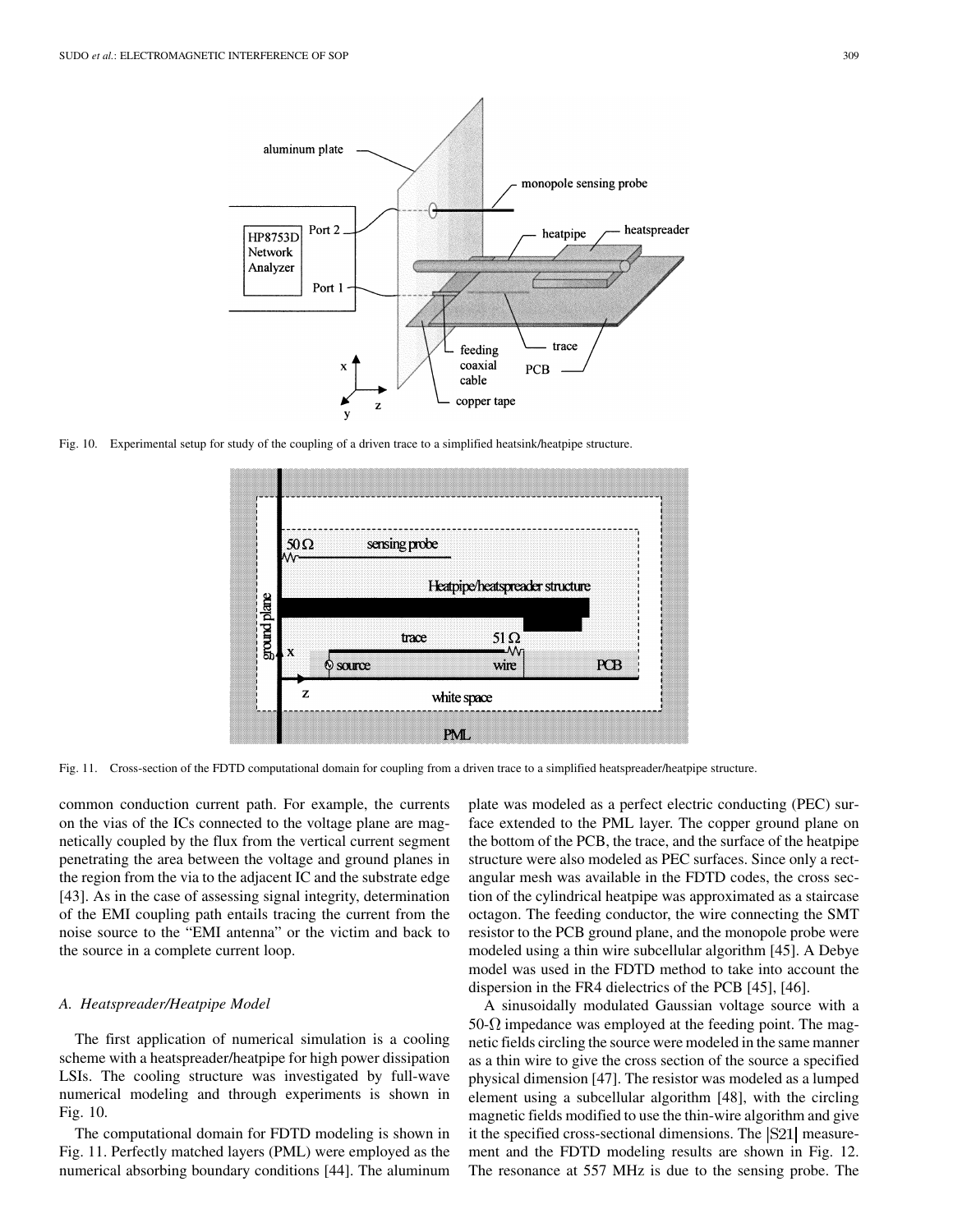Fig. 12. Comparison between measurements and FDTD modeling for coupling from a driven trace to a simple heatspreader/heatpipe structure.

2.5

Frequency (GHz)

3

 $3.5$ 

4.5

4

5

 $\mathbf{2}$ 

1.5

1

measured

- FDTD modelled

resonances at 252 MHz, 980 MHz, 1.79 MHz, 2.92 GHz, and 4.75 GHz are dominated by the heatpipe/heatspreader structure. Therefore, the presence of the heatpipe/heatspreader structure introduces resonances over a wide bandwidth. Comparing the modeling results and the measurements, the discrepancies of the resonances are within 3%, and the discrepancies in magnitude are within a few dB.

The good agreement between the measured and modeled results indicates that FDTD is a suitable numerical tool to study this class of EMI problem. While the geometry is relatively simple, it is clear that a high level of detail is necessary in the modeling and that powerful numerical algorithms are required to achieve agreement with the experimental results. As the level of complexity of the geometry increases, the care and attention required in the numerical modeling increases correspondingly.

# *B. Grounding Model*

The second application of numerical simulation for EMI mitigation is shielding. In mixed-signal designs, such as cellular telephone designs, where RF and digital functions share the same substrate and are located close to each other, a dominant coupling path is through the electric field from digital IC to RF IC. Typically, local conducting shields are applied over each IC, source and victim, to mitigate this interference. An example of grounding scheme for the heatspreader is shown in Fig. 13, which is typical of local shields that are placed around digital and RF ICs for EMI mitigation. The four edges of the heatspreader were extended down toward the PCB and truncated 60 mils above the PCB. Conducting legs and feet were used to connect the extended blades of the heatspreader to the top layer of the PCB. A practical implementation of this geometry would be a heatspreader tapered to a knife edge, which could be inserted into a PCB SMT mount receptacle made of sheet metal. The SMT-mount feet were chosen to be 100 mil wide and 300 mil apart from edge to edge so that the feet on the PCB would not severely limit routing flexibility. Three different configurations were studied and compared as detailed below.



Fig. 13. Grounding of heatspreader with the extended side blades and conducting legs and feet.



Fig. 14. Comparison of FDTD modeled results of radiated EMI from various heatsink grounding schemes.

- #1— No heatspreader grounding scheme was applied. This configuration was used as a reference.
- #2— The heatspreader was grounded as shown in Fig. 13. Only the four SMT-mount feet at the corners of the heatspreader were connected to the PCB ground plane using 20-mil-diameter vias. The other feet on the PCB were floating. The vias were modeled in the FDTD simulation using the thin-wire algorithm.
- #3— All the feet were connected to the PCB ground plane with 20-mil-diameter vias.

A  $2'' \times 2''$  metallic patch was located on the PCB directly below the heatpipe. This patch coupled energy through the electric field to the heatspreader. The entire heatspreader/heatpipe geometry with the proposed local shield was placed in an enclosure with a slot in the enclosure, and modeled with FDTD. The radiated field results at 3 m in front of the slot side of the enclosure are shown in Fig. 14.

 $-30$ 

-40

-50

 $-70$ 

 $-80$ 

 $-90$ 

 $0.5$ 

 $|S_{21}|$  (dB)  $-60$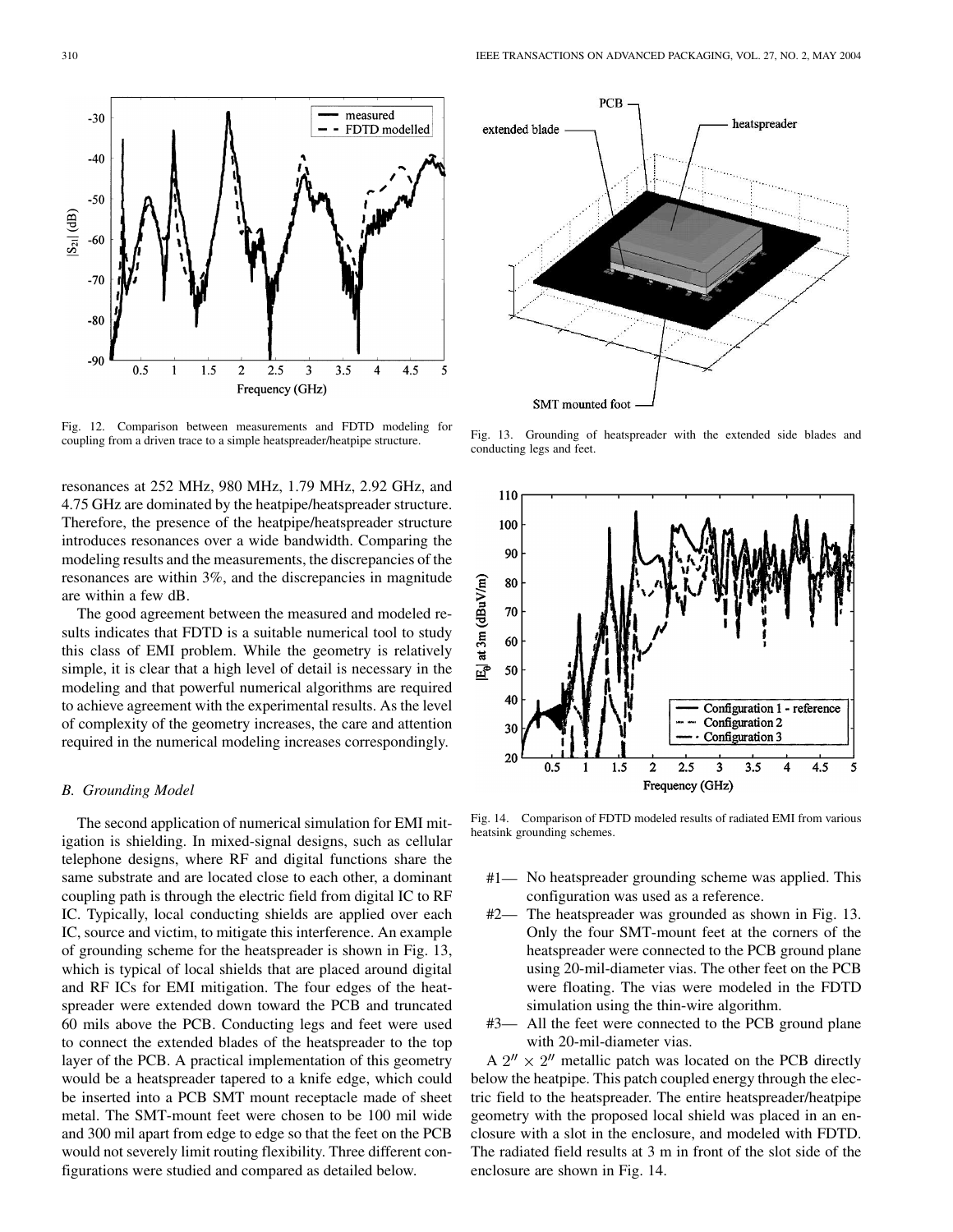TABLE I PRACTICAL CHARACTERISTICS OF MINIATURE PROBES

| Probe type    | Principle                | <b>Spatial resolution</b> |
|---------------|--------------------------|---------------------------|
| Shielded loop | <b>Magnetic</b> loop     | $50 \mu m-10 \text{ mm}$  |
| One-turn coil | <b>Differential loop</b> | $40 \mu m-1$ mm           |
| мо            | Faraday effect           | $50 \mu m$ or less        |
| EO loop       | Pockels effect+loop      | $10 \mu m$ or less        |

The above example demonstrates the application of numerical EMI modeling for engineering design. However, only one specific EMI coupling path was accounted for in the modeling, i.e., coupling directly for the IC to the shield. While it appears from the results in Fig. 14, that more effective grounding can provide significant EMI reduction below 3 GHz for the PCB scale geometry considered, the conclusion holds only for the modeled EMI coupling path. The high-speed signal lines that egress from the shield will capacitively couple (electric-field) to the pads or via connections to ground of the shield.

These specific geometries were of the printed circuit board scale, the geometry is representative of both thick- and thin-film networks and the objectives of coupling circuit modeling and simulation with the full-wave aspects of interference problems are similar [\[49](#page-10-0)].

#### V. NEAR-FIELD EVALUATION

Significant improvements have been made in the measurement of high-frequency electromagnetic fields in LSIs and PCBs in the last couple of years. Table I shows typical miniature probes. In the past, near-field mapping methods were used to measure electromagnetic fields with a spectrum analyzer and display the electromagnetic distributions on-screen in order to search for unknown noise sources, paths of high-frequency current, and resonance frequencies from the metal planes of PCBs in evaluations of EMI. However, package and circuit designers have been aiming to use near-field measurements to quantitatively evaluate the high-frequency performance of packages. Therefore, the trend in electromagnetic measurements has been shifting from electromagnetic mapping to measuring currents on traces, using the magnetic near field to verify the high-frequency behavior of models for IC/LSI power circuits [[50\]](#page-10-0)–[[52](#page-10-0)]. In addition, it is necessary to obtain high-frequency characteristics at each packaging level to develop a design method where all stages from the LSI chip to the PCB can be considered.

# *A. High-Resolution Spatial Measurement on Chips*

A few attempts have been made to develop noncontact measuring methods at the inner-chip packaging level of LSIs by transforming the measured magnetic near field to the current in the trace. The main purpose has been to use the measured data to prepare behavioral models of the inner circuits of LSIs and verify how design changes to all blocks of their inner circuits will be reflected in the higher packaging levels, such as in the ICs. Spatial resolution increases of three- to 10-fold were demonstrated by electromagnetic mapping on devices under test



Fig. 15. Micrograph of a shielded loop coil fabricated with the thick-film process. (d = 50 to 500  $\mu$ m, with spatial resolution = 40  $\mu$ m).



Fig. 16. X-Z mapping of the magnetic near-field using an MO crystal.

(DUT). Fig. 15 is a micrograph of a miniature shielded loop probe fabricated by NEC Corporation using a fine thick-film process [\[53](#page-10-0)], [\[54](#page-10-0)]. The magnetic near field on the power trace of an inner chip in an LSI was measured. It has been reported that the probe can be applied to separate the magnetic field at a pitch of several  $\mu$ m and estimate the path over which the high-frequency current is flowing [[54\]](#page-10-0). It will be possible to calibrate the spectrum and waveform for a trace in an LSI chip with a technique similar to that used to calibrate the current in PCBs [[55](#page-10-0)].

The method used to measure the magnetic field, which was developed by the Association of Super-Advanced Electronics Technologies (ASET), uses the MO effect [[56\]](#page-10-0). ASET has fabricated a fiber edge on an MO crystal to measure the magnetic near field around the DUT and has achieved a spatial resolution of the order of 10  $\mu$ m as well as a measurable GHz-range bandwidth. Fig. 16 shows the x-y mapping of the magnetic near field over a  $20$ - $\mu$ m-scale circuit. However, it is still necessary to develop a method of calibrating the current to make the probe suitable for practical use in layout design. These probes can be used at frequencies of up to 2 GHz.

# *B. Verification of High-Frequency Power Current*

Two measurement methods, the magnetic probe (MP) method [\[57](#page-10-0)] and the 1-ohm/50-ohm method have been standardized for EMI evaluation at the IC/Package to PCB levels by the IEC. International standards were issued in 2002 to evaluate the EMI in LSI circuits. Although the MP method was developed to measure high-frequency power currents using the magnetic near field to quantitatively compare the noise emissions from LSIs, the measured data can be directly used to verify macromodels for power-circuit simulations [[50\]](#page-10-0). For example, the high-frequency current flowing through power-supply traces has been identified as possibly the main factor causing interference and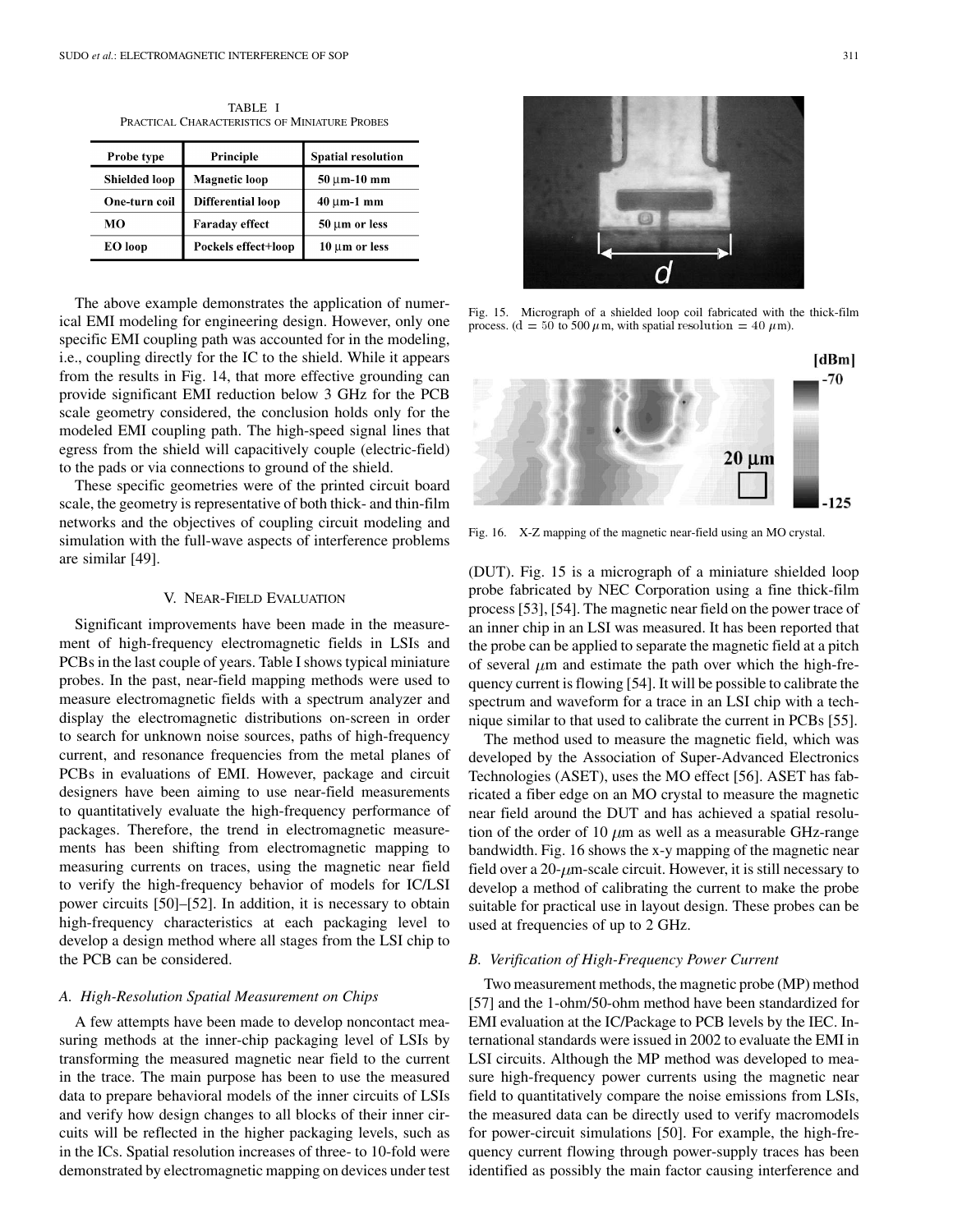<span id="page-9-0"></span>

Fig. 17. Measured magnetic field over a  $770$ - $\mu$ m-wide microstrip line. Cal.1 shows the calculated results with the nonuniform distributed current model, while Cal.2 shows the calculated results with the uniform distributed current model.

degrading signal integrity (SI). Another approach has been to closely examine the characteristics of traces. Fig. 17 plots the results of observing the edge effect by measuring the x-component in the magnetic near field with the miniature shielded loop probe [[53\]](#page-10-0), [[54\]](#page-10-0).

# *C. Electromagnetic Mapping and Far-Field Estimation*

Some improvements have been made to electromagnetic mapping at the IC/Package to PCB levels [[58\]](#page-10-0)–[\[60](#page-10-0)]. Although these mapping methods are useful in visualizing the near field and in estimating noise emissions, the obtained data are expected to be converted to more effective information such as noise source identification or far-field estimation [\[61](#page-10-0)].

## VI. SUMMARY

Future SOPs that integrate high-performance digital LSIs and RF/analog circuits will be required to have smaller electromagnetic radiation and to minimize electromagnetic interference inside active devices. Consequently, SOPs must be designed focusing not only on signal integrity and power integrity, but also on EMI. The design process must make full use of modeling and simulation techniques as well as validation techniques with near-field probes.

## **REFERENCES**

- [1] D. Gerke, "Fundamentals of EMC design," in *Proc. IEEE Int. EMC Symp., Workshop and Tutorials*, Washington, DC, 2000. WS1.
- [2] S. Criel, F. Bonjean, R. DeSmedt, J. DeMoerloose, L. Martens, F. Olyslager, and D. DeZutter, "Accurate characterization of some radiative EMC phenomena at chip level, using dedicated EMC-testchip," in *Proc. IEEE Int. EMC Symp.*, 1998, pp. 734–738.
- [3] S. Criel, F. Bonjean, R. DeSmedt, and P. DeLanghe, "Design and characterization of an active, EMC-dedicated test chip," in *Proc. IEEE Int. EMC Symp.*, Seattle, WA, 1999, pp. 905–908.
- [4] L. van Wershoven, "Characterization of an EMC test-chip," in *Proc. IEEE Int. EMC Symp.*, Washington, DC, 2000, pp. 117–121.
- [5] PQT. Steinecke, W. John, J. Koehne, and M. Schmidt, "EMC modeling and simulation on chip level," in *Proc. IEEE Int. Electromagn. Comp. Symp.*, Montreal, Canada, 2001, pp. 107–112.
- [6] J.-L. Levant, M. Ramdani, and R. Perdriau, "Power-supply network modeling," in *Conf. Proc. Electromagn. Comp.*, 2002, pp. 75–78.
- [7] *Electromagn. Comp. Part 3: Integrated Circuits Electrical Modeling (ICEM)*, 2002. IEC Standard Proposal.
- [8] O. Wada, Y. Takahata, Y. Toyota, R. Koga, T. Miyashita, and Y. Fukumoto, "Power current model of digital IC with internal impedance for power decoupling simulation," in *4th Europ. Electromagn. Compat. Symp.*, 2000, pp. 315–320.
- [9] Y. Fukumoto, T. Matsuishi, T. Kinoshita, O. Wada, Y. Toyota, and R. Koga, "Power current model of LSI and parameter identification for EMI simulation of digital PCBs," in *Conf. Proc. IEEE Int. Electromagn. Comp. Symp.*, 2001, pp. 1185–1190.
- [10] H. Irio, H. Wabuka, N. Tamaki, N. Masuda, and H. Tohya, "HSPICE simulation of power supply current from LSI on PCB with behavioral model," in *1999 Int. Symp. Electromagn. Comp.*, Tokyo, Japan, 1999, pp. 224–227.
- [11] R. Evans and M. Tsuk, "Modeling and measurement of a high-performance computer power distribution system," *IEEE Trans. Comp. Packag. Manufact. Technol. B*, vol. 17, pp. 467–471, Nov. 1994.
- [12] J. P. Libous and D. P. O'Connor, "Measurement, modeling, and simulation of flip-chip CMOS ASIC simultaneous switching noise on a multilayer ceramic BGA," *IEEE Trans. Comp. Packag. Manufact. Technol. B*, vol. 20, pp. 266–271, Aug. 1997.
- [13] N. Na, J. Choi, M. Swaminathan, J. P. Libous, and D. P. O'Connor, "Modeling and simulation of core switching noise for ASICs," *IEEE Trans. Adv. Packag.*, vol. 25, Feb. 2002.
- [14] M. Ingels and M. Steyaert, "Design strategies and decoupling techniques for reducing the effects of electrical interference in mixed-mode IC's," *IEEE J. Solid-State Circuits*, vol. 32, pp. 1136–1141, July 1997.
- [15] T. J. Gabara, W. C. Fischer, J. Harrington, and W. W. Troutman, "Forming damped LRC circuits in simultaneously switched CMOS output buffers," *IEEE J. Solid-State Circuits*, pp. 407–418, 1997.
- [16] L. Smith, R. E. Anderson, and T. Roy, "Chip-package resonance in core power supply structure for a high power microprocessor," in *InterPack 2001*, 2001, p. 15 730.
- [17] E. Diaz-Alvarez and J. P. Krusius, "Package and chip level EMI/EMC structure, design, modeling and simulation," in *Conf. Proc. 49th ECTC*, 1999, pp. 873–878.
- [18] W. Woods, E. Diaz-Alvarez, and J. P. Krusius, "Radiative and coupling in BGA packaging for mixed signal and high-speed digital," in *Conf. Proc. 51st ECTC*, 2001, pp. 511–517.
- [19] M. J. Hill, J. He, and P. Parmar, "Variations in package radiation due to changes in on-die and on-package capacitance," in *Proc. 53rd ECTC*, 2003, pp. 1568–1571.
- [20] *Microelectronics Packaging Handbook*, Chapman and Hall, NewYork, 1997. R. Tummala, E. J. Rymaszewski, A.G. Klopfenstein.
- [21] R. Singh, *Signal Integrity Effects in Custom IC and ASIC Designs*. New York: Wiley-Interscience, 2002.
- [22] J. Kim, H. Kim, W. Ryu, Y.-H. Yun, S.-H. Kim, S.-H. Ham, H.-K. An, and Y.-H. Lee, "Effects of on-chip decoupling capacitors on electromagnetic radiated emission," in *Conf. Proc. 48th ECTC*, 1998, pp. 610–614.
- [23] PQJ. Kim, B. Choi, H. Kim, W. Ryu, Y.-H. Yun, S.-H. Ham, S.-H. Kim, Y.-H. Lee, and J. Kim, "Separate role of on-chip and on-PCB decoupling capacitors for reduction of radiated emission on printed circuit board," in *Conf. Proc. IEEE Int. EMC Symp.*, Montreal, Canada, 2001, pp. 531–536.
- [24] T. Sudo, K. Nakano, J. Kudo, and S. Haga, "Characterization of on-chip capacitance effects for I/O circuits and core circuits," in *IEEE 10th Top. Meeting EPEP*, 2001, pp. 73–76.
- [25] T. Sudo, K. Nakano, A. Nakamura, and S. Haga, "A test chip for evaluating switching noise and radiated emission by I/O and core circuits," in *Proc. IEEE Int. EMC Symp.*, Montreal, 2001, pp. 676–680.
- [26] T. Sudo, J. Kudo, K. Nakano, and S. Haga, "Modeling and characterization of switching noise and signal waveforms using test chips," in *Electromagn. Compat. Europe 2002*, 2002, pp. 503–506.
- [27] S. H. Hall, G. W. Hall, and J. A. McCall, *High-Speed Digital System Design*. New York: Wiley-Interscience, 2000, ch. 3.
- [28] S. Ohtsu, K. Nahase, and T. Yamagajou, "Analysis of radiation caused by LSI package cross talk and cable by using the time-domain moment method," in *Proc. IEEE Int. Electromagn. Compat. Symp.*, Aug. 2002, pp. 268–272.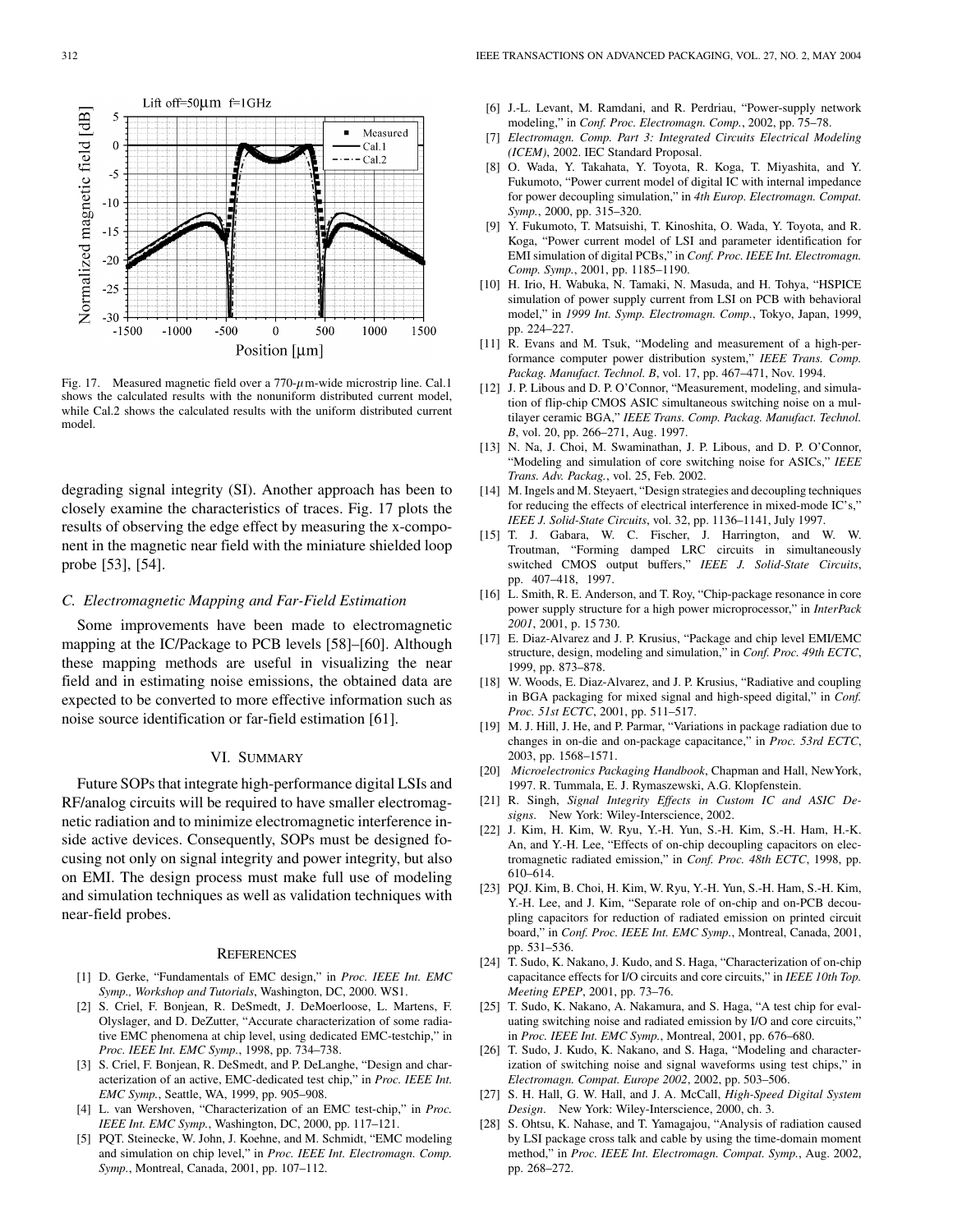- <span id="page-10-0"></span>[29] J. Chen, T. H. Hubing, T. P. Van Dorn, and R. E. DuBroff, "Power bus isolation using power islands in printed circuit boards," *IEEE Trans. Electromagn. Compat.*, vol. 44, pp. 373–380, May 2002.
- [30] T. H. Hubing, J. L. Drewniak, T. P. Van Doren, and D. M. Hockanson, "Power bus decoupling on multilayer printed circuit boards," *IEEE Trans. Electromagn. Compat.*, vol. 37, pp. 155–166, May 1995.
- [31] Y. Ko, K. Ito, J. Kudo, and T. Sudo, "Electromagnetic radiation properties of printed circuit board with a slot in the ground plane," in *Proc. IEEE Int. Symp. Electromagn. Compat.*, Tokyo, May 1999, pp. 576–579.
- [32] L. Jyh-Haw and H. Merkelo, "Signal integrity issues at split ground and power planes," in *Proc. 46th ECTC*, 1996, pp. 752–755.
- [33] W. Cui, X. Ye, B. Archambeault, D. White, M. Li, and J. L. Drewniak, "Modeling EMI resulting from a signal via transition through power/ground layers," in *Proc. 16th Ann. Rev. Progress in Applied Computational Electromagnetics*, Monterey, CA, Mar. 2000, pp. 436–443.
- [34] W. Cui, M. Li, X. Luo, J. L. Drewniak, T. H. Hubing, T. P. Van Doren, and R. E. DuBroff, "Anticipating EMI from coupling between high-speed digital and I/O lines," in *Proc. IEEE Int. Electromagn. Compat. Symp.*, Seattle, WA, Aug. 1999, pp. 189–194.
- [35] W. Cui, X. Ye, B. Archambeault, D. White, M. Li, and J. L. Drewniak, "EMI resulting from a signal via transition through DC power bus—Effectiveness of local SMT decoupling," in *Asia-Pacific Conf. Proc. Environmental Electromagn., CEEM'2000*, 2000, pp. 91–95.
- [36] T. Harada, H. Sasaki, and T. Kuriyama, "Radiated emission from a multilayer PCB with traces placed between power/ground planes," in *Conf. Proc. IEEE Int. Electromagn. Compat. Symp.*, Aug. 2002, pp. 253–257.
- [37] L. D. Smith, "Packaging and power distribution design considerations for a SUN microsystems desktop workstation," in *IEEE 6th Top. Meeting on EPEP*, Oct. 1997, pp. 19–22.
- [38] G.-T. Lei, R. W. Techentin, and B. K. Gilbert, "High-frequency characterization of power/ground-plane structures," *IEEE Trans. Microwave Theory Tech.*, vol. 47, May 1995.
- [39] W. Cui, J. Fan, Y. Ren, H. Shi, J. L. Drewniak, and R. E. DuBroff, "DC power-bus noise isolation with power-plane segmentation," *IEEE Trans. Electromagn. Compat.*, vol. 45, pp. 436–443, May 2003.
- [40] H. Sasaki, T. Harada, and T. Kuriyama, "A new VLSI decoupling circuit for suppressing radiated emissions from multilayer printed circuit boards," in *Proc. IEEE Int. Electromagn. Compat. Symp.*, Aug. 2000, pp. 157–162.
- [41] M. Xu, T. H. Hubing, J. Chen, T. P. Van Dorn, J. L. Drewniak, and R. E. DuBroff, "Power-bus decoupling with embedded capacitance in printed circuit board design," *IEEE Trans. Electromagn. Compat.*, vol. 45, pp. 22–30, Feb. 2003.
- [42] C. R. Paul, *Introduction to Electromagnetic Compatibility*. New York: Wiley-Interscience, 1992.
- [43] J. Fan, W. Cui, J. L. Drewniak, T. P. Van Doren, and J. L. Knighten, "Estimating the noise mitigation effect of local decoupling in printed circuit boards," *IEEE Trans. Adv. Packag.*, vol. 25, pp. 154–165, May 2002.
- [44] J. P. Berenger, "Perfectly matched layer for the absorption of electromagnetic waves," *J. Computer Phys.*, vol. 114, pp. 185–200, Oct. 1994.
- [45] *Advances in Computational Electrodynamics: The Finite-Difference Time-Domain Method*. Boston, MA, 1998.
- [46] X. Ye, M. Koledintseva, M. Li, and J. L. Drewniak, "DC power-bus design using FDTD modeling with dispersive media and surface mount technology," *IEEE Trans. Electromagn. Compat.*, vol. 43, pp. 579–587, Nov. 2001.
- [47] D. M. Hockanson, J. L. Drewniak, T. H. Hubing, and T. P. Van Doren, "FDTD modeling of common-mode radiation from cables," *IEEE Trans. Electromagn. Compat.*, vol. 38, pp. 376–387, Aug. 1996.
- [48] Y.-S. Tsuei, A. C. Cangellaris, and J. L. Prince, "Rigorous electromagnetic modeling of chip-to-package (first level) interconnections," *IEEE Trans. Comp. Hybrids, Manufact. Technol.*, vol. 16, pp. 876–882, Dec. 1993.
- [49] M. Abdul-Gaffoor, H. K. Smith, A. A. Kishk, and A. W. Glisson, "Simple and efficient full-wave modeling of electromagnetic coupling in realistic RF multi-layer PCB layouts," *IEEE Trans. Microwave Theory Tech.*, vol. 50, pp. 1445–1457, June 2002.
- [50] N. Matsui, N. Orthanovic, and H. Wabuka, "FDTD SPICE analysis of EMI and SSO of LSI/IC's using a full chip macro model," in *Conf. Proc. IEEE Int. Electromagn. Compat. Symp.*, Minneapolis, MN, Aug. 2002, pp. 19–23.
- [51] O. Wada, Z. L. Wang, S. Matsumoto, R. Koga, T. Watanabe, Y. Fukumoto, O. Shibata, E. Takahashi, and H. Osaka, "High-speed simulation of PCB emission and immunity with frequency-domain IC/LSI," in *Conf. Proc. IEEE Int. Electromagn. Compat. Symp.* , Boston, MA, Aug. 2003, pp. 4–9.
- [52] C. Lochot and J.-L. Levant, "A new standard for EMC of IC," in *Conf. Proc. IEEE Int. Electromagn. Compat. Symp.*, Boston, MA, Aug. 2003, pp. 892–897.
- [53] N. Masuda, N. Tamaki, T. Kuriyama, J. C. Bu, and M. Yamaguchi, "High frequency magnetic near field measurement on LSI chip using planar multilayer shielded loop coil," in *Conf. Proc. IEEE Int. Electromagn. Compat. Symp.*, Boston, MA, Aug. 2003, pp. 80–85.
- [54] N. Ando, N. Masuda, N. Tamaki, T. Kuriyama, and M. Yamaguchi, "Miniaturized magnetic field probe and its application to LSI chip measurement," in *Tech. Meet. Phys. Sensors, PHS-03-19*, Nov. 2003, pp. 25–30. in Japanese.
- [55] N. Masuda, N. Tamaki, T. Kuriyama, T. Watanabe, T. Shimasaki, and Y. Shiratori, "Development of a system for measuring high-frequency magnetic fields and currents of LSI's and PCBs," *NEC Res. Develop.*, vol. 44, no. 3, pp. 241–245, July 2003.
- [56] M. Iwanami, S. Hoshino, M. Kishi, and M. Tsuchiya, "Magnetic near-field distribution measurements over fine meander circuit patterns by fiber-optic magneto-optic probe," in *Proc. IEEE Int. Electromagn. Compat. Symp.*, Boston, MA, Aug. 2003, pp. 347–352.
- [57] *Integrated Circuits—Measurement of Electromagnetic Emissions, 150 kHz to 1 GHz—Part 6: Measurement of Conducted Emissions—Magnetic Probe Method*, June 2002.
- [58] B. Deutschmann and R. Jungreithmair, "Visualizing the electromagnetic emission at the surface of ICs," in *IEEE Int. Symp. Electromagn. Compat.*, Turkey, May 2003.
- [59] S. Kazama, S. Shinohara, and R. Sato, "Estimation of current and voltage distributions by scanning coupling probe," *IEICE Trans. Commun.*, vol. E83-B, pp. 460–466, Mar. 2000.
- [60] E. Suzuki, T. Miyakawa, H. Ota, K. I. Arai, and R. Sato, "Optical magnetic field sensing with a loop antenna element doubly-loaded with electro-optic crystals," in *Conf. Proc. IEEE Int. Electromagn. Compat. Symp.*, Boston, MA, Aug. 2003, pp. 442–447.
- [61] H. Hirayama and Y. Kami, "An imaging system for electromagnetic noise source identification," in *Conf. Proc. Electromagn. Compat. Europe 2002*, 2002, pp. 609–614.



**Toshio Sudo** (SM'96–F'02) received the B.E. and M.E. degrees in electrical engineering from Tohoku University, Japan, in 1973 and 1975, respectively.

He joined the Research and Development Center, Toshiba Corporation, Japan, in 1975, where he has been engaged in the research and development of high-density multichip module technology and CMOS microprocessor packaging technology. He is currently a chief researcher with the Microelectronics Packaging Research Center, Corporate Manufacturing Engineering Center, Toshiba Corpo-

ration. His research interests include the electrical characterization of electronic packaging and the EMC design for chips through boards.

Mr. Sudo is a Member of the IEICE, JIEP, and IMAPS.



**Hideki Sasaki** (M'00) received B.S. and M.S. degrees in electrical engineering from the Nihon University, Japan, in 1991 and 1993, respectively.

He joined NEC Corporation, Kawasaki, Japan, in 1993, where he has been engaged in research on electromagnetic compatibility (EMC) issues for communication switches, personal computers, LCD modules, printers, etc. While on leave from 2002 to 2003, he was a visiting scholar with the Microsystems Packaging Research Center, Georgia Institute of Technology, Atlanta. He is currently an Assistant

Manager with the Jisso and Production Technologies Research Laboratories. His research interests are electrical design and EMC for mixed-signal system boards, packages, and chips.

Mr. Sasaki is a member of the CPMT and EMC societies.